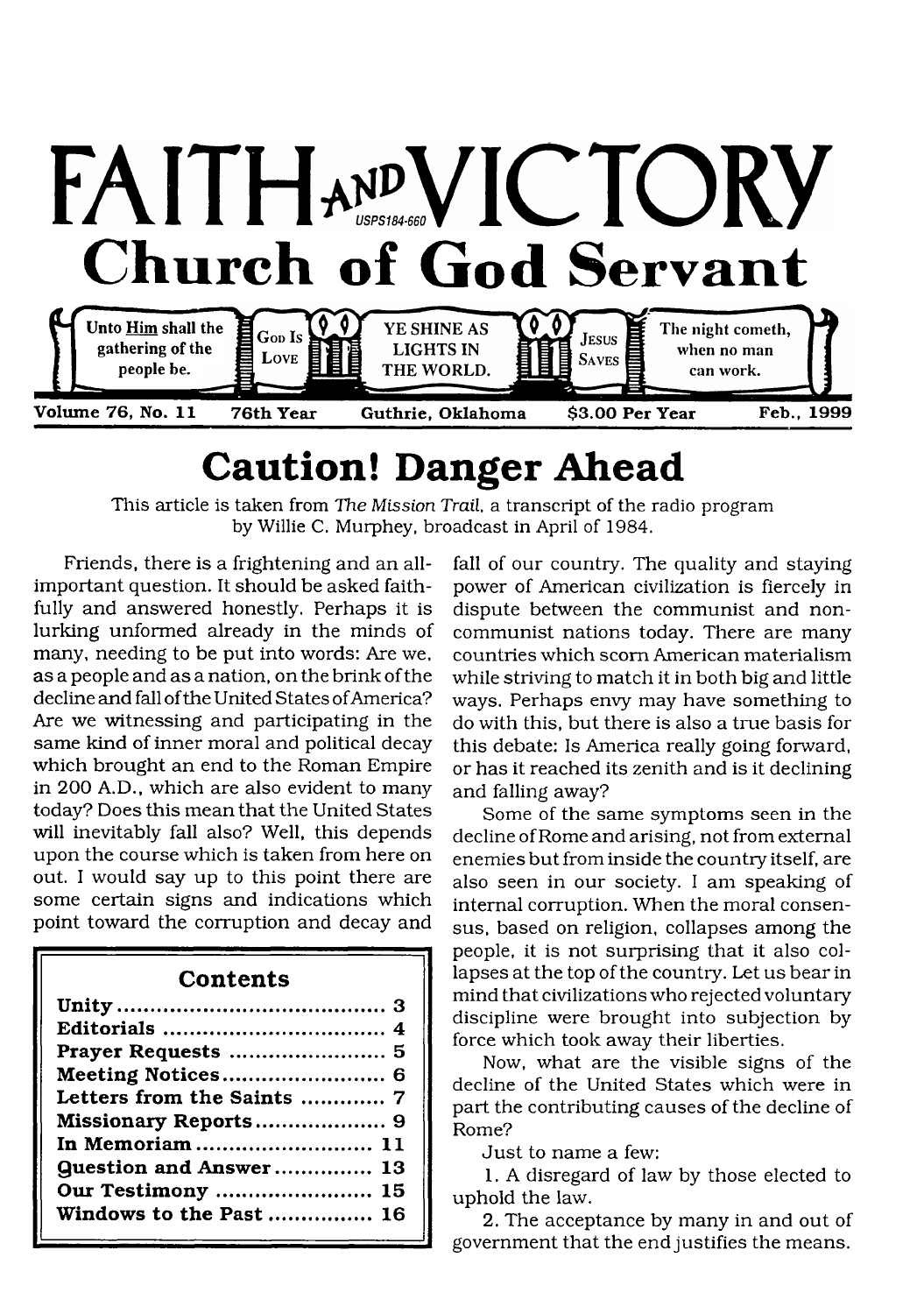# **"Dear ones, how can we, as a nation, say we are wise when we refuse the words of the Lord?"**

3. The pervasive practice of deceit and hypocrisy in government, in business, in union, in religion and elsewhere in society.

4. A perilous decline in the credibility of nearly every category of national leadership, including politicians, the press and the modem churches of our day.

5. A rising desire of people to live off the state on welfare subsidies and business subsidies.

6. A moral blackout toward vulgarity, violence and public indecency.

7. An inordinate love of show and luxury.

8. A moral torpor toward money corruption in politics and political corruption in government.

Now dear ones, I say there is enough evidence here to cause Americans to wake up. It is time for people to seek the Lord for their own souls, the souls of our children and the people of our nation. America is fast traveling the road to destruction. This brings us to the question of the century: Is America's decline irreversible? Can its direction be reversed? It is not impossible, but it is highly unlikely if the present course is pursued. This trend doesn't have to continue, but it will not be averted by closing our eyes or our minds to the many things which have gone wrong with our society. Folks need to see and do whatever is necessary to reverse the downward slide.

Now that answer is a returning to the Bible and its teachings. It is a return to Christ. An old-fashioned revival is what is needed in our day and time. By this the nation can be saved. And by this you, as an individual, can be saved regardless of which way the nation goes. Listen to these verses from Jeremiah 8:7-9: "Yea, the stork in the heaven knoweth her appointed times; and the turtle and the crane and the swallow observe the time of their coming; but my people know not the judgment of the Lord. How do ye say, We are wise, and the law of the Lord is with us? Lo, certainly in vain made he it; the pen of the scribes is in vain. The wise men are ashamed, they are dismayed and taken: lo, they have rejected the word of the Lord; and what wisdom is in them?"

Dear ones, how can we, as a nation, say we are wise when we refuse the words of the Lord? What does it mean to have a constitution of freedom written in beautiful words, and it is a wonderful piece of work, but if it is not practiced what good does it do? What does it mean to have beautifully written laws with equality and justice for all if they are not practiced? How can we say the law of the Lord is with us, when His words are trampled under foot day after day?

Now I say this change needs to be brought about in the hearts of individuals, in the hearts of the society of the people. Then it will not be hard to bring about those laws and cause those people to obey them, if it is really in their heart to do it.

Jesus said, 'Therefore whosoever heareth these sayings of mine, and doeth them, I will liken him unto a wise man, which built his house upon a rock: And the rain descended, and the floods came, and the winds blew, and beat upon that house; and it fell not: for it was founded upon a rock. And every one that heareth these saying of mine, and doeth them not, shall be likened unto a foolish man, which built his house upon the sand: And the rain descended, and the floods came, and the winds blew, and beat upon that house; and it fell: and great was the fall of it." Matthew 7:24-27.

Let us pray. Our heavenly Father, we pray that You would bless each listener to the broadcast today. Cause the words to be effective, cause the Spirit of God to bear them to the hearts of those who need to change their lives. Encourage those who are striving to do the right and living for Thee. Bless all listeners this day in the way which they need most and to Thee we will give the praise through Christ, our Lord. Amen.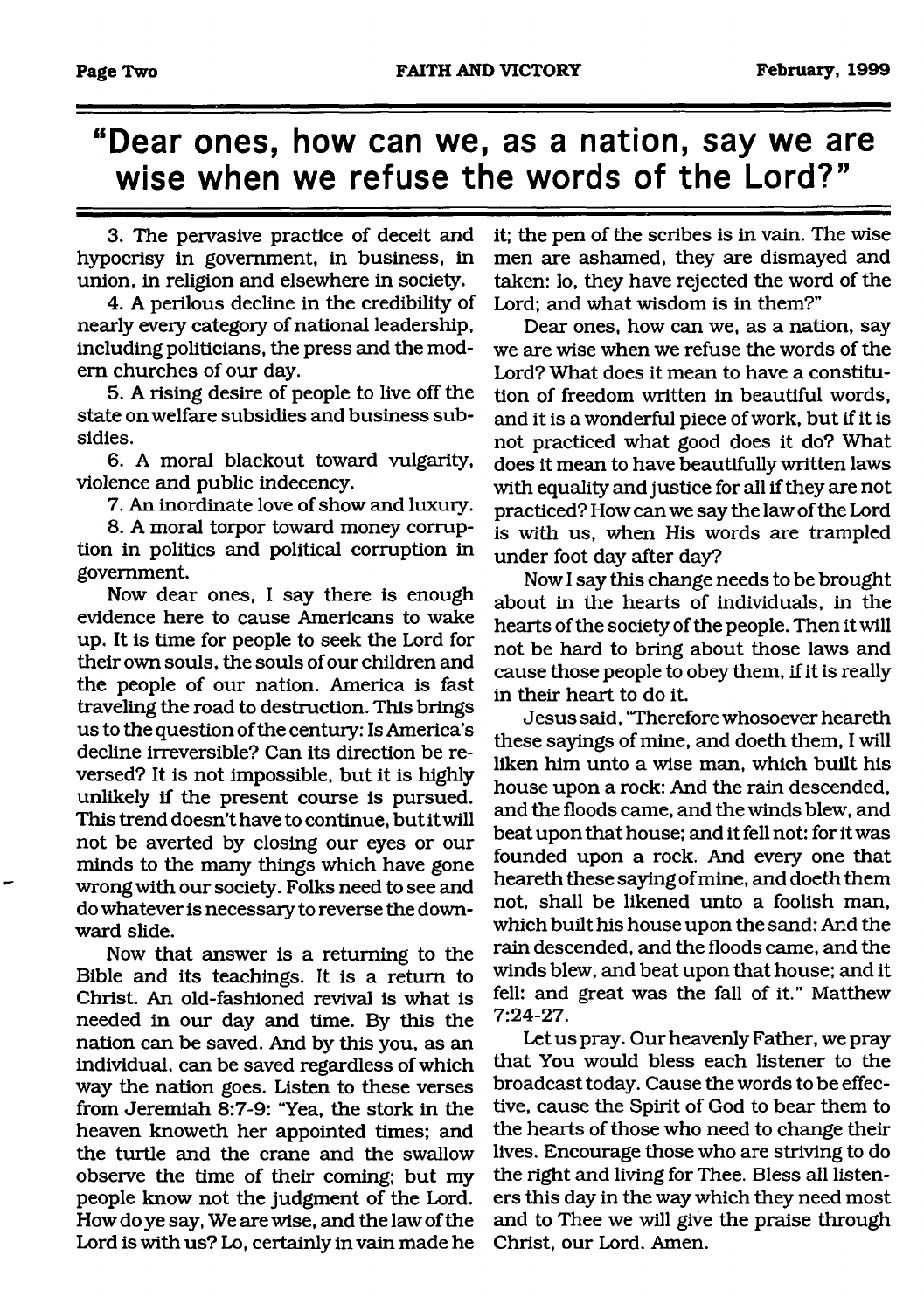# *l&nitp*

## By Bro. James McMurrin

"I therefore, the prisoner of the Lord, beseech you that ye walk worthy of the vocation wherewith ye are called. With all lowliness and meekness, with longsuffering, forbearing one another in love; endeavoring to keep the unity of the Spirit in the bond of peace. There is one body, and one Spirit, even as ye are called in one hope of your calling." Ephesians 4:1-4.

E very Christian experiences the presence and dealings of the Lord, and those who are sanctified feel the workings of His Holy Spirit. Here, Paul is stressing a main purpose and reason for that Spirit to bring together the body of Christ into Unity—into One.

When many people think of the Holy Spirit today, it sometimes seems they perceive Him in a selfish way. They define Him solely in terms of their own spiritual condition.

The Holy Spirit is the One who fills us when we are sanctified, who deals with our hearts and lives to bring us closer to God and to bring His truth to the world. These are all attributes and essential functions, yet if we leave it at that we are missing the main area of the Spirit's influence. It is not God's will that we walk the road alone, nor does He give us His Spirit solely for our own edification.

Too many seem to think that "my salvation is between God and me, and no one else has a say." It is true that anything we are told about our spiritual condition should be weighed according to the discernment and Spirit of God in our hearts, but we do not live our lives as fully for Christ without others of His body.

There are three major occasions in the New Testament which speak of the Holy Spirit's coming into the lives of others. They are:

1. The coming on the Day of Pentecost. (Acts, chapter two.)

2. At Cornelius' house, when Peter came and preached. (Acts, chapter 10.)

3. The giving of the Spirit to the Samaritans by Peter and John (Acts, chapter 8.)

In every one of these instances, God's Spirit was given not just to one person but to a group. One reason for this is that His Church was being established. The other is that God's Spirit does not simply edify you to Him and then leave you unaffected by others—it brings together all those who serve Him. Those who think they can live for Him and ignore the rest of His children are sadly mistaken.

The depths in our hearts that have been touched by

God— and there are no deeper depths than those His Spirit has touched— are not just an area that will only be involved between us and Him. As we live for Him, we will find those very same areas being touched by the rest of His people, through the unity of His Spirit. When Christ sent His disciples to minister, they went not by ones, but by twos. When we engage in Holy fellowship we are not simply discussing surface things, nor sharing theories, nor seeking good vibes. We are deliberately opening our hearts to God and letting His Spirit show us His light and letting His Spirit exercise its unifying power to bring us together. It is not something casually indulged in, nor is it something to be taken lightly. It is the key to the real power of God.

If we truly want to feel what God's Spirit means, we need to seek God not just between us and Him, but to connect with His Spirit in the lives of His Church. His church is "one body," and as any biologist can tell you, a living cell which is not connected to the body it comes from will not live long, nor will its full capacities ever be used. Let us live for Him to our fullest capacity, and benefit not only ourselves, but all of His children.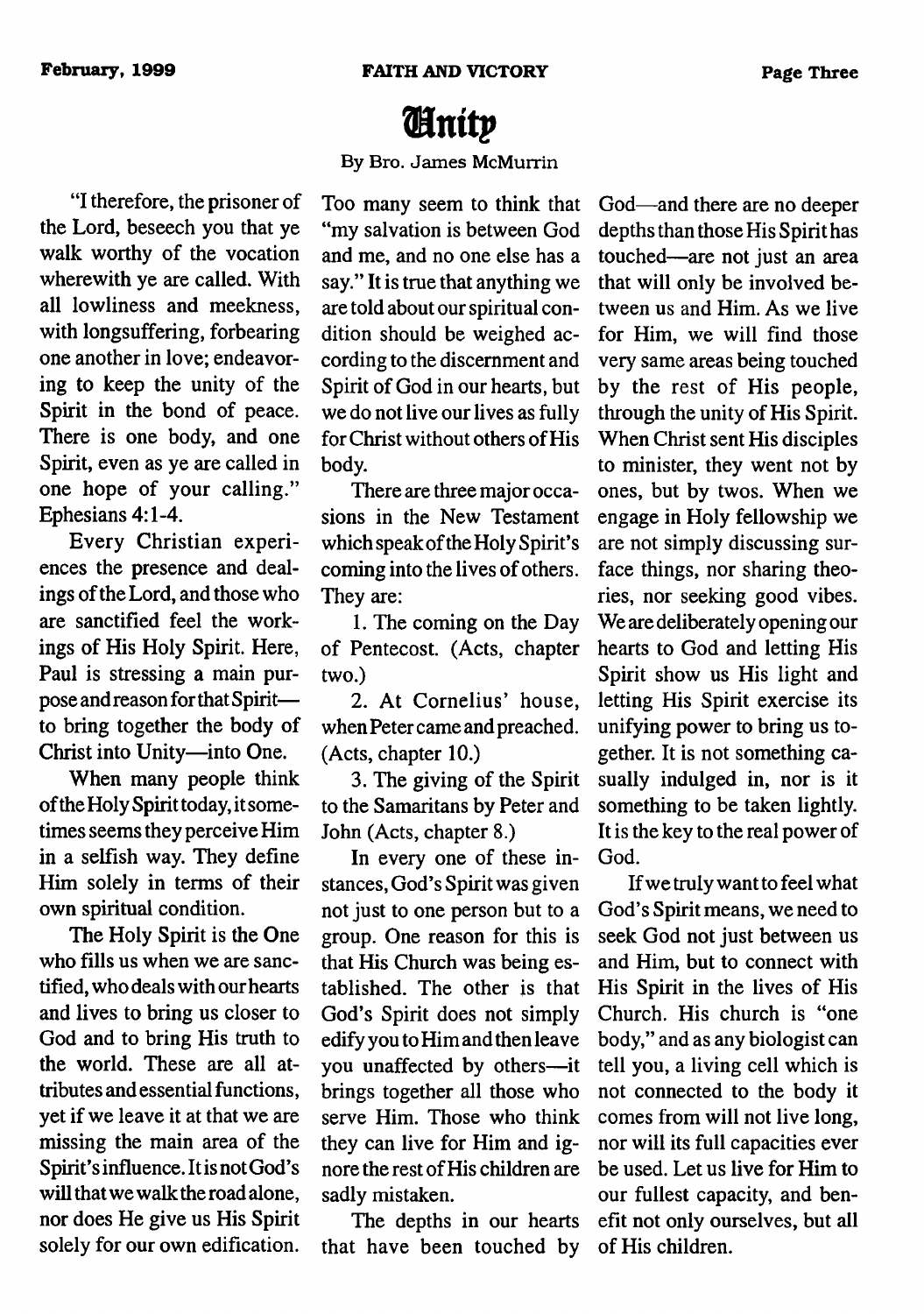# **FAITH AND VICTORY 16 PAGE HOLINESS MONTHLY** 20 M M M M M M M M

This non-sectarian paper is edited and published in the interest of the universal CHURCH OF GOD each month (except August of each year, and we omit an issue that month to attend camp meetings), by Wayne Murphey, and other consecrated workers at the FAITH PUBLISHING HOUSE. 920 W. Mansur, Guthrie. OK 73044 (USPS184-660).

(Periodical postage paid at Guthrie, OK)

Notice to subscribers: When you move or change your address, please write us at once, giving your old and new address, and include your zip code number. The post office now charges 50\* to notify us of each change of address.

Dated copy for publication must be received by the 18th of the month prior to the month of issue.

## **SUBSCRIPTION RATES**

. . . . . . . . .

Single copy, one year..................................................... \$3.00 Package of 5 papers to one address, one year ......... \$12.00 Larger quantities are figured at the same rate.

This publication teaches salvation from all sin, sanctification for believers, unity and oneness for which Jesus prayed as recorded in John 17:21, and manifested by the apostles and believers after Pentecost. By God's grace we teach, preach, and practice the gospel of the Lord Jesus Christ-the same gospel that Peter, John, and Paul preached, taught, and practiced, including divine healing for the body. James 5:14-15.

Its motto: Have faith in God. Its object: The glory of God and the salvation of men; the restoration and promulgation of the whole truth to the people in this "evening time" as it was in the morning Church of the first century; the unification of all true believers in one body by the love of God. Its standard: separation from the sinful world and entire devotion to the service and will of God. Its characteristics: No discipline but the Bible, no bond of union but the love of God, and no test of fellowship but the indwelling Spirit of Christ.

Through the Free Literature Fund thousands of gospel tracts are published and sent out free of charge as the Lord supplies. Cooperation of our readers is solicited, and will be appreciated in any way as the Bible and the Holy Spirit teach you to do or stir your heart. "Freely ye have received, freely give." Read Ex. 25:2:1 Chron. 29:9; II Cor. 9:7; and Luke 6:38.

Freewill offerings sent in to the work will be thankfully received as from the Lord. Checks and money orders should be made payable to Faith Publishing House. All donations are tax deductible.

A separate Missionary Fund is maintained in order to relay missionary funds from our readers to the support of home and foreign missionaries and evangelists.

In order to comply with the Oklahoma laws as a non-profit religious work, the Faith Publishing House is incorporated thereunder.

#### **FAITH PUBLISHING HOUSE**

<span id="page-3-0"></span>**P. O. Box 518, 920 W. Mansur, Guthrie, OK 73044 Office phone numbers: 405-282-1479, 800-767-1479; fax number: 405-282-6318; home phone: 405-282-6170. Internet address: <http://www.theshop.net/falthpub>**

**Postmaster: Please send address corrections to: Faith Publishing House, P. O. Box 518, Guthrie, OK 73044.**



"Although the fig tree shall not blossom, neither shall fruit be in the vines; the labour of the olive shall fail, and the fields shall yield no meat; the flock shall be cut off from the fold, and there shall

be no herd in the stalls: Yet I will rejoice in the Lord, I will joy in the God of my salvation." Habakkuk 3:17-18.

This is a beautiful testimony by the prophet Habakkuk of God's blessings upon His children. It verifies that the Christian's inner joy is not dependent upon the circumstances of life, but the presence of God in the heart.

It is still current in our time, and we see it played out in the lives of those who know the love of our Lord.

This wonderful grace will cause the young person who has been rejected and spumed by his peers to smile with confidence because he knows what his self-worth is in the eyes of a gracious God.

This marvelous salvation will cause the farmer to survey his wheat crop recently destroyed by hail, take his family to church and lift up his voice in praise to a just and faithful Lord.

A close relationship with the Chief Shepherd will enable the just person whose companion has forsaken holy vows and broken the sacred trust of marriage, to pick up the pieces of life and thank God to be a part of the bride of Christ.

Salvation will cause those who have lost a companion in death, though grieving through empty hours of day and lonely hours of night, to lift their hearts and thank God for the hope of a city in which there is no parting.

Because of this grace, aged believers, though buffeted by affliction, will carry the glint of hope within their dim eyes, for they know it hastens them toward the harbor where Christ awaits.

This sustaining grace is accessible to all who avail themselves of the plan of redemption for which Christ died.

**Every Christian is constantly evolving** in his or her experience with the Lord. Situations in which we find ourselves affect our thinking, attitudes and beliefs. During this process, it is Satan's delight to rob us of inner peace. Perhaps we feel deeply about the circumstances which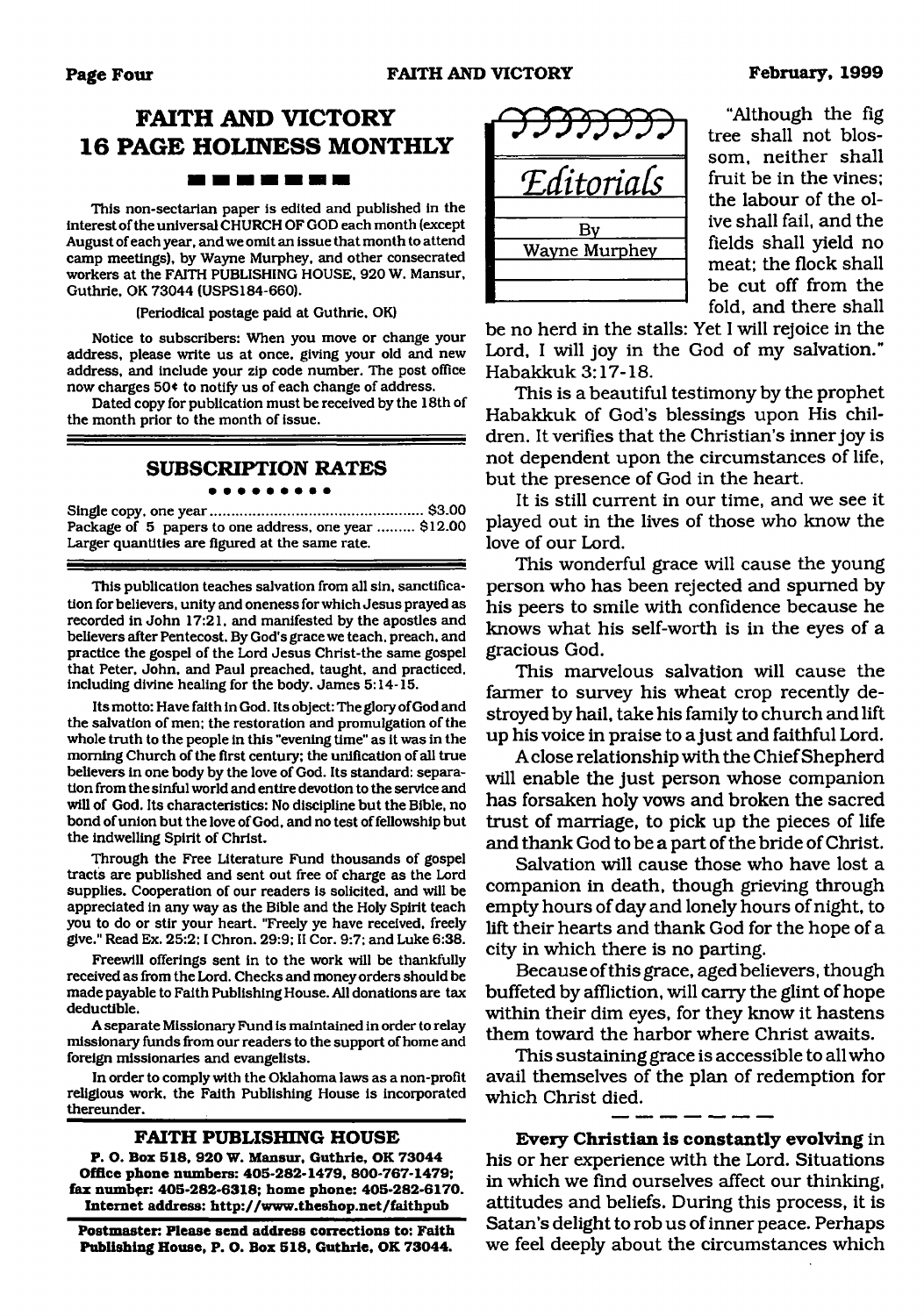surround us, but as we respond to them, we should examine ourselves to make sure that what we are evolving toward is a deeper experience with Christ—an experience which will sustain us when the storm clouds of personal disaster darken our skies. At that time, what others believe or have done to us will seem insignificant. What we should seek, at all times, is a relationship with God that gives us a sweetness and serenity of spirit—one that reflects we are becoming more like Jesus.

**Bro. Efrain Huerte,** of the Guthrie congregation, has joined the Print Shop work force. At this time he is learning the operation of the Harris press on which we print book sections. We are glad to welcome him to assist in promoting the gospel.

**Work is continuing on the new Print Shop.** Ceiling tile and insulation have been ordered. Bro. Earl Benson is in the process of using his dirt moving equipment to prepare the ground behind the Print Shop for a concrete loading dock.

**Ever since our visit with Bro. Matias Tangunan** and the saints in the Philippines last April, we have had a burden to help them build a centrally located tabernacle among the barrios, where the potential for ministry is great. We ask for your prayers that this needed advancement can be made.

**Some of our readers** are already planning their vacations to coincide with different camp meetings. Therefore we plan to print as complete a list of meeting dates as possible in the March *Faith and Victory.*

If you would like your camp meeting to be on this list, please send the necessary information to this office by the 20th of February.

May God bless each of you!

—Wayne Murphey



▗▗▖▅▗▅▗▅▗

God shocked the world with a baby, not a bomb.

God has been around a long time and intends to stay.

It should be a great comfort to know that God still has His hands on the steering wheel of the universe.



Canada—Ron Schroeder, Bro. George Schroeder's son has had a massive stroke. Pray for his recovery.

IL—Sis. Grace Norton has a critical illness.

IN—"Please pray for my eyes, also for my son, Jimmy." —Sis. Dessie Wilson OR—"Please pray for my body."

—Mary Jones

KY—"Please put these two people on your prayer list—Rickey Fetters and Jeffery Holt."

—Name Withheld

KS—"Please pray for the health problems of my wife, Lois, as well as my own."

—Lee Prichard

NC—"Will you please put my husband, Carl Henderson, on your prayer list? He is having some stomach problems and needs a touch from God." —Sis. Henderson

KS—"Please pray for me. I haven't been feeling very well." —Sis. Dorothy Huston

LA—Pray for Sis. Genevieve Carver's health. AR—"I haven't been feeling very well, so please pray for me." —Sis. Lillian Farris

MO—"As I arrived home today from Sis. Melissa Linch's, I had two phone calls to return, and both parties expressed the same burden to me that I already had! Bro. Stanley Dickson and Sis. Rachel Hargrave both had a burden that we have around-the-clock prayer for Sis. Melissa, Sis. Hargrave and others who are in battles of affliction. Please help us pray for healing by helping organize an around-the-clock agreement in prayer in your area." —Bro. Bob Huskey

**At Press Time:** Word has been received that Sis. Melissa Linch went to be with the Lord on the evening of January 26. Pray for her husband, Bro. Duane, and their two small children. If you would like to send condolences to the family, their address is P. O. Box 636, Granby, MO 64844.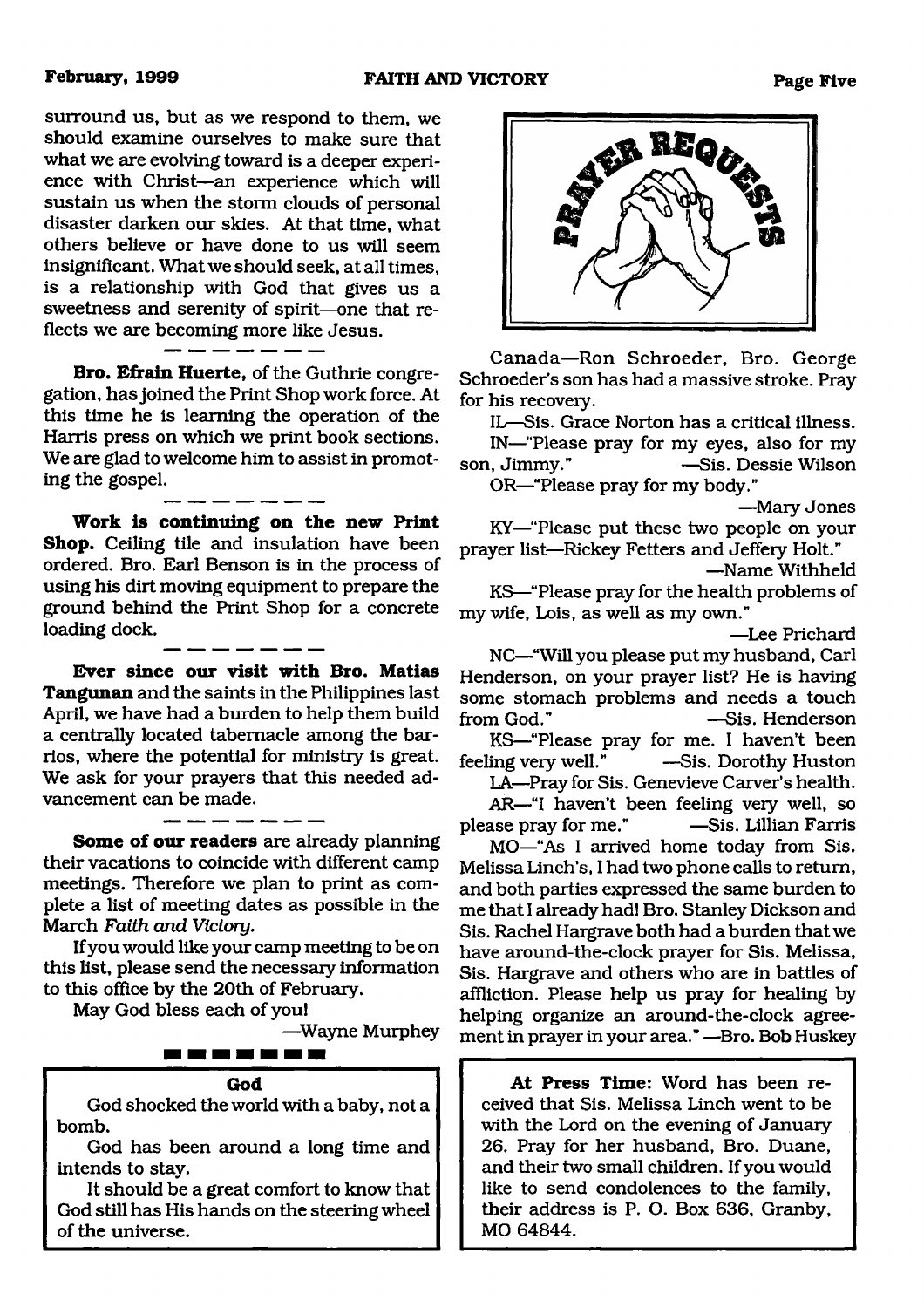# **Standing Prayer Requests**

Sis. Alta Bock Bro. Jon Busbee Sis. Mamie Butcher Bro. Nathan Carver Sis. Tammy Clevenger Sis. Elaine Dunn Sis. Olive Getterson Bro. Ben Harrison Sis. Janice Johnston Bro. Louis Kimble Sis. Helen Lambright Sis. Betty Lassche The Lounds sisters Sis. Mattie McIntyre Sis. Dollie O'Neal Sis. Lois Sharp Sis. Kay Stover Sis. Beverly Wattenbarger Bro. Curtis Williams, Sr. Bro. Max Williamson



# **Meeting Notices BAKERSFIELD, CA REVIVAL**

A cordial invitation to attend our annual revival, February 10-14, is extended to everyone. Also please join us in earnest prayer that God will give us a Holy Ghost-filled meeting that the presence of the Lord will be definitely felt by everyone in attendance.

On Wednesday through Saturday there will be two services daily; at 12:00 noon and 7:00 p.m. On Sunday there will be Sunday School at 9:30 a.m., worship service at 10:30 a.m. and an afternoon service at 2:30 p.m.

We are expecting God to save sinners, sanctify believers, heal, restore, edify and encourage.

For more information, please contact our pastor, Bro. Hayward Cox, (805) 366-4718.

—Sis. Janice Herring



The Church of God, Enterprise Congregation, near Warrior, AL, is planning a singing for March 27, at 6:30 p.m. There will be other activities beginning Saturday morning, and regular services on Sunday morning, with dinner on the church grounds.

The chapel is located two miles west of 1-65, north of Warror, AL, off of exit 289.

Everyone is welcome to attend. For further information you may contact Bro. Marshall Whitson at (205) 647-6325 or Bro. Roy Herron at (205) 647-7869.

# **LOS ANGELES, CA REUNION DINNER/SERVICE**

Several of the saints in the greater Los Angeles area (congregations in Los Angeles downtown, Gardena and Pacoima) have desired to have a "reunion" dinner/service for the saints and their associates in this area. We hope this can occur in late March or early April. The purpose would be to reconnect with many of the children, grandchildren, sisters, brothers, other relatives and friends of the saints from the past and present. There are several hundred saints' associates in this area with whom the Church of God has lost touch and with whom the Church would like to reestablish contact, ultimately for the salvation of their souls. There are also many, many former church members. If anyone has loved ones, relatives or friends, or knows of some deceased saints' relatives and friends in the Southern California area, and would like these people to be contacted through this outreach effort, please send their names, addresses, phone numbers, e-mail addresses or other information to: Church of God Reunion, c/o 2601 E. Victoria St. # 136, Dominguez Hills, CA90220. Your help is greatly appreciated.

### **CALIFORNIA STATE CAMPGROUND RENOVATIONS**

"This is the Lord's doing; it is marvellous in our eyes." Psalm 118:23. We are deeply grateful for the blessings the Lord is pouring out here in California. We are thankful for those who have participated in the restoration work on the State Campgrounds in Pacoima. Work has been completed on the Sunset Guest Home, as well as the Caretaker's Cottage. However, there is much more work to complete. The dining hall is currently being reconstructed, and partial reconstruction of both sets of restrooms is soon to follow. The driveway, parking lot, parsonage and cabins are also in need of major repair. We are praying that the majority of the work will be completed in time for the 50th Annual California State camp meeting which is scheduled to be held August 27-September 5, 1999. As with any project of this nature, the expenses are great.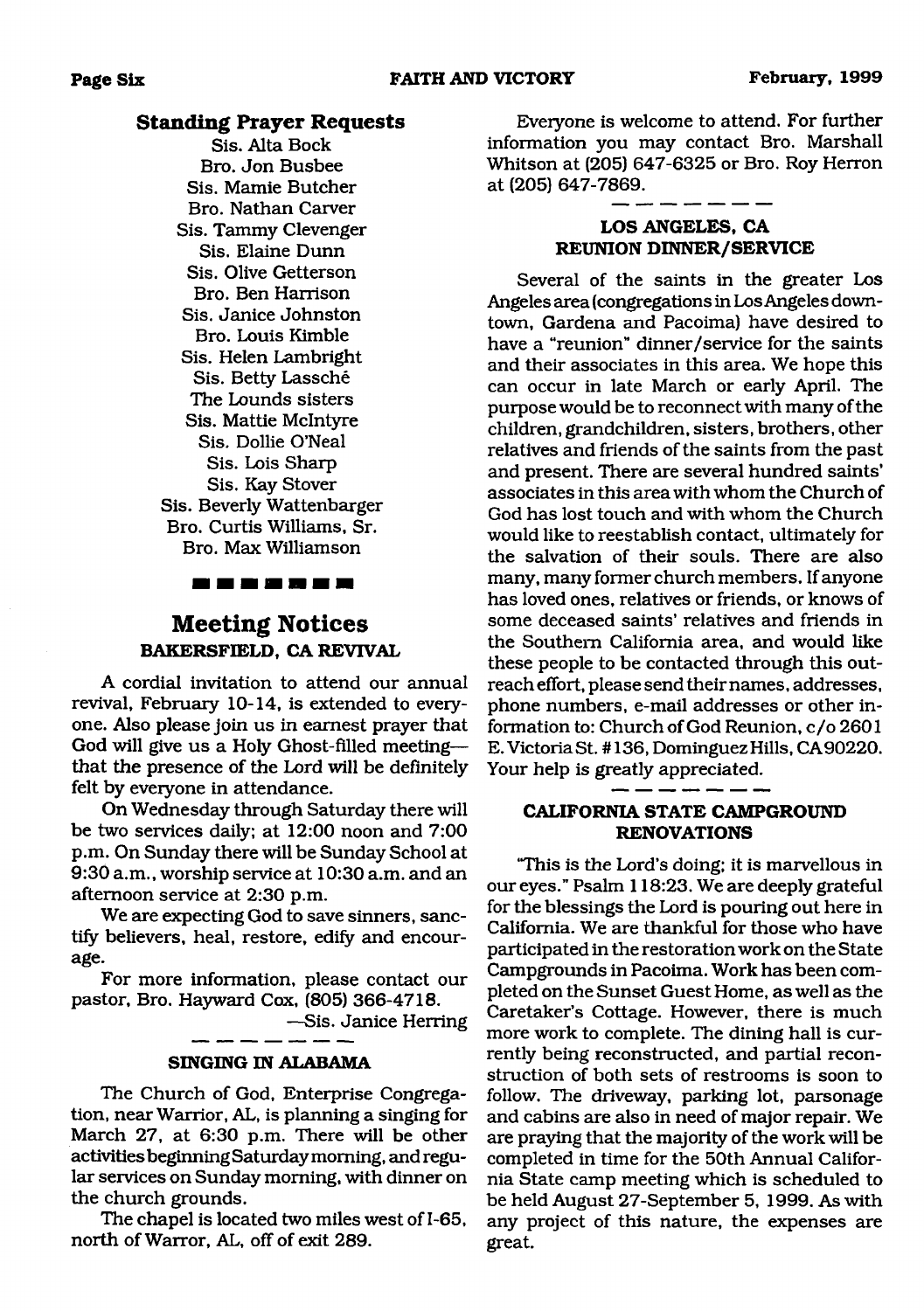To volunteer time or expertise, and for additional information, please call Sis. Ethel Dixon at (805) 831-2052 or Sis. Marlene Anderson at (805) 723-1015.

Monetary donations can be sent to: Church of God Building Project, 12312 Osborne Place, Pacoima, CA 91331. A receipt will be issued for contributions, as they are tax deductable.

# **A FINANCIAL NEED FOR THE TENNESSEE WORK**

 $\overline{\phantom{a}}$  and  $\overline{\phantom{a}}$  and  $\overline{\phantom{a}}$  and  $\overline{\phantom{a}}$ 

The saints at Alcoa, TN, purchased a church building in June of this year. The balance of the loan as of Jan. 5 is \$123,665.22. We desire to pay this debt off ahead of the loan schedule. Anyone who desires to see this accomplished may send your donations to: Church of God Evening Light, 322 Lindsay Street, Alcoa, TN 37701. For more information call Sis. Mary McDonald, (423) 977-6997, or the chapel phone number can be used during Sunday morning and Wednesday night services, (423) 681-6838. —Sis. Mary McDonald

## " ,,M" \ Note OF INTEREST Sis. Lizzie Jordan Turned 100

Lizzie B. Jordan turned 100 years old on Monday, August 31, 1998. Sis.

Lizzie was born August 31, 1898. She married Joe Alex Jordan in 1914. She has been, and continues to be, a great inspiration to the saints and to

all around her, in her prayers and steadfast life for the Lord. Sis. Lizzie is the mother of eight

children. Two of her sons preceded her in death. Her children are: Ada Miller, Fresno, CA; George Jordan, Clinton, OK; Alonzo Jordan, Sr., Okmulgee, OK; Willie B. Jordan, Tulsa, Ok; Jomandy Jordan, Okmulgee, OK; Joshua Jordan, Lathrop, CA.

Sis. Lizzie also has nearly 200 grandchildren, great-grandchildren and great-great grandchildren, and she has endeared herself to many of the saints of God.

A birthday dinner was held for Sis. Lizzie at the Okmulgee Community Center, Okmulgee, OK.





MO—Dear saints: I am so thankful to be serving a mighty God—One whom I can go to with my burdens and sicknesses.

At the present time I need help in my body. I have been searching my life to see if there is anything in the way that would prevent God from doing it.

About seven years ago I had a dream in which I was lost in the woods. I was just going in circles. When I woke up I realized I was spiritually lost. I had neglected going to church and come short in many things.

The next day some relatives came by. I knew I needed help and I was also very vulnerable. I went to meeting with them. I am so thankful to be back where I belong. While there I felt a spirit that I can't explain. I was very uncomfortable as I didn't feel the love of God amongst the people.

Please forgive me for thinking I could find what I needed there.

Thank the Lord, I have come back where I belong.

In Christian love, —Sis. Nelva Stanley

MO—Dear Sis. Mary and Bro. Wayne: Trust you are all doing fine and keeping encouraged in the dear Lord.

The Lord is dear and precious to me, and I am so thankful that He keeps me able to live alone and care for myself. And we can converse with Him any time, night or day, which is a wonderful privilege....

I would appreciate your prayers in behalf of the pain in my knees. It may be arthritis, I am not sure. It is hard to get up out of a chair and start walking. I feel they may be some better, but I still have pain in them.

May God bless you all!

Love and prayers,  $-$ Sis. Natalie Allen

KY—Dear family in Christ: May God bless all of you who labor in the Print Shop. The *Faith arid Victory* paper, and all other literature which I have received from you, is a real blessing to my soul. I am so thankful to be a part of God's special family (Deuteronomy 7:6). When I surrendered my heart to God seven years ago. He saved my soul. Then He did a second work.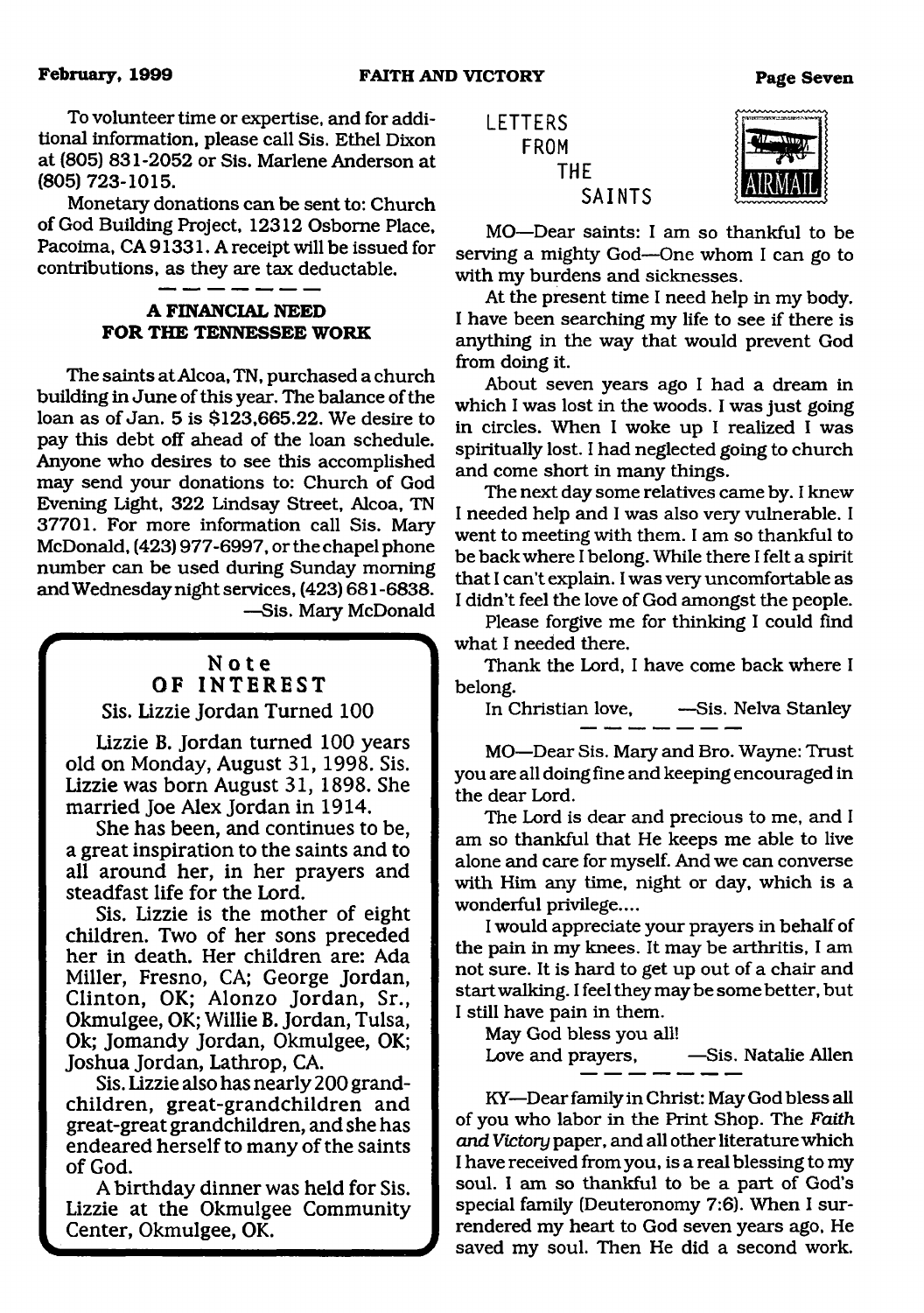Praise His holy name! He knew we couldn't make it on our own, so He sent the Comforter (the Holy Spirit) to teach us all things (John 14:26). And where would we be without His keeping grace (Jude 24)?

My dear Savior has kept me faithful through many trials and He is my great physician in all my afflictions. What a mighty God we serve! By His grace I will trust Him always. He promised never to leave nor forsake me. My desire is to be worthy of the love, mercy and grace He gives each day. Keep me in your prayers that I will be a faithful servant until He calls me home.

Please pray that the church here at Garrison, KY, will prosper in the Lord—and for all our unsaved family and friends.

Also, I would like to request prayer for an unsaved son-in-law who has quit smoking, that

by the mercy of God he will defeat the habit.<br>Your sister in Christ, ——Kay Griffith Your sister in Christ.

OK—Dear saints: I want to thank the Lord for salvation and His tender mercies unto me. He has been so good to me all through my life, and especially the past two months. He has answered prayer many times when I would be suffering with pain in my head and ear, from an apparent ear infection. I surely do thank the Lord for helping me to feel better.

I want to thank the saints for their prayers in my behalf.

With Christian love, —Bro. Edwin Eck  $\overline{\phantom{a}}$   $\overline{\phantom{a}}$   $\overline{\phantom{a}}$   $\overline{\phantom{a}}$   $\overline{\phantom{a}}$ 

VA—Dear Bro. Wayne: I have been thinking of all of you for some time. I read the *Faith and Victory* paper and love to hear how things are going on the new building.

I am having pain in my leg, and don't get out much.

May God bless all there, and pray forme and my family. It seems hard even to write anymore.<br>With love to all. - -Sis. L. W. Dunman

—Sis. L. W. Dunman

Zambia—Dear Brothers: I greet you in the name of our Lord, Christ Jesus. I trust you are well in body and spirit. I am well here, together with the whole family in Jesus Christ's name.

May the good Lord richly bless you and protect you each hour of every day is my sincere prayer. I further ask of you to remember us here in your prayers, until God calls us from labor to reward.

Brethren, let us work for the Master more than ever before as we see His coming nearing.

Here in Zambia many people are not saved. I have sought the Lord Jesus Christ, to stretch forth His saving hand and save His people here. Help us brethren by praying for us.

Your brother in Christ, —Chitushi Brian

OK—Greetings of love to all at the Print Shop, and to sill who get the *Faith and Victory* paper.

I trust everyone enjoys the *Faith and Victory* as much as I do, and all the other material printed there.

Let us follow the one and only true Shepherd to the end of our short journey.

—Sis. Doris Bowers

OK—Dear saints: I have been reading the *Faith and Victory* for many years. I will be 88 years old on February 10.

I recently fell and broke a small bone in my ankle. Praise the Lord, I have no pain with this broken ankle.

Please pray for my healing. I have problems with retaining fluid in my lungs, high blood pressure and arthritis. I know the Lord is able and willing to heal His children.

May God continue to bless the work you are doing for Him.

Christian love, —Moslette Kern

OR—Dear Bro. Wayne and all at the Print Shop: Greetings in the name of Jesus, our Lord and Savior. We trust this will find all there well and happy in your service to the Lord.

We pray that this new year will reward your labors with many souls won to Jesus. Every day we ask God's blessings on all there and the work you are doing for Him. We look forward to receiving the *Faith and Victory* each month, and ask the Lord to supply every need expressed in each issue....

God is good to us and supplies all of our needs abundantly. Fern is having some health problems that we would like to ask you to pray for.

With Christian love and prayers,

\_ \_ \_ \_ *\_* 

—Bro. Bill and Sis. Ruby Busch

KS—Dear Bro. Wayne: Happy New Year to all the Print Shop workers, and may God reward each one for your labors and sacrifice. It is so important that people get the right information to read about God, His plan and our souls. In fact, it is a matter of life and death to each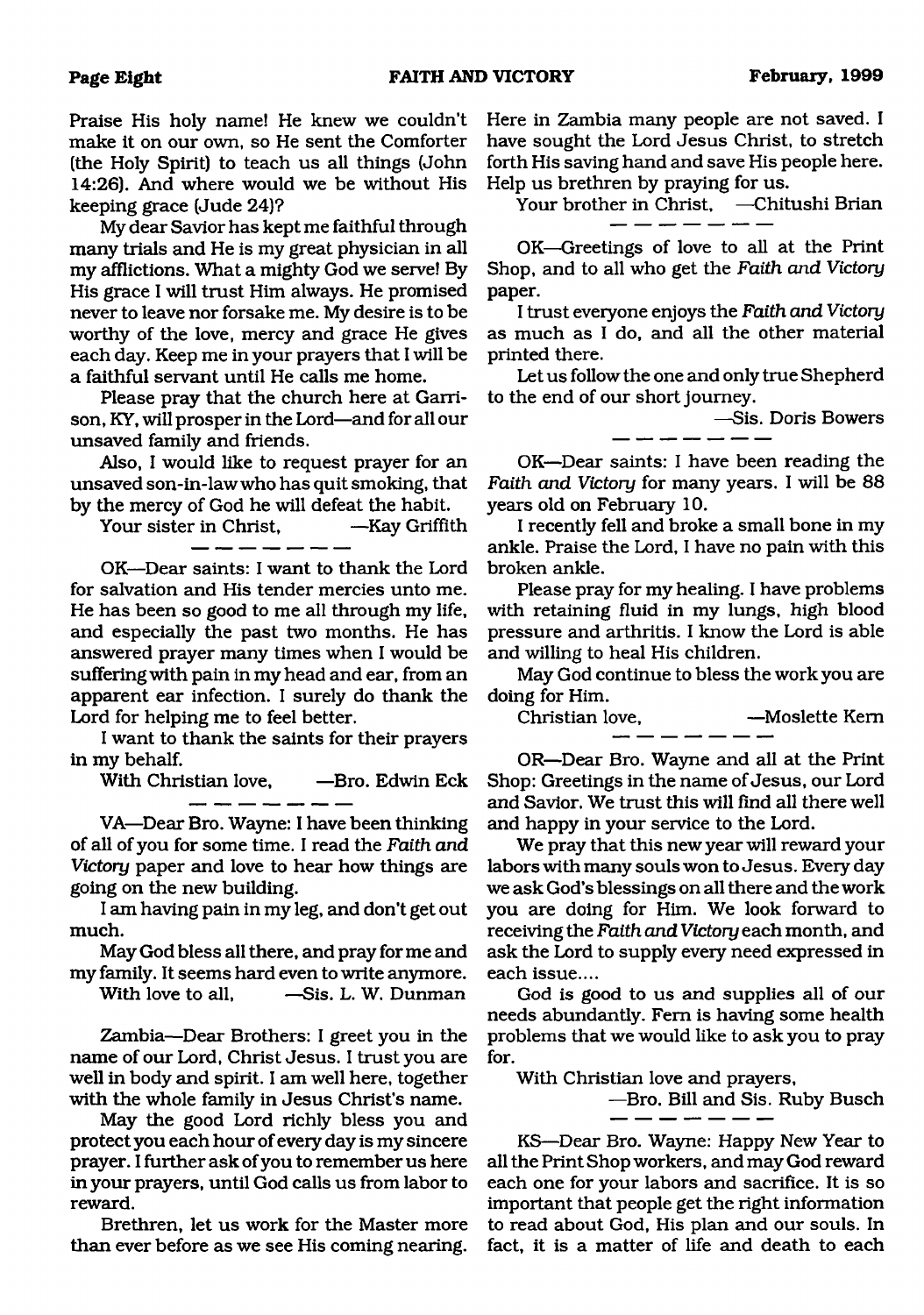person, because we need to know how to get right with God and then live right so we can escape the second death and go to heaven.

I am determined to be faithful to our wonderful God, and live with Him forever. "Just one glimpse of Him in glory will all the toils of life repay." I truly believe that.

I urge all who are saved from their sins to keep saved and walk as close as they possibly can to the Lord. I implore those who aren't to get in touch with God and acquire this wonderful salvation so they can learn to really live. It is all so wonderful and I am enjoying my journey to heaven!

Christian love, -Sis. Shirley Knight

MO—Dear Bro. Wayne: Greetings to you once again in Jesus' precious and mighty name the One who gives us hope of eternal life.

I am glad for the good I received while at the Guthrie Assembly meeting. I have also heard other good reports of the meeting from those who attended after I left. Surely the Lord met with His people. I also appreciate the kindness that was shown to me while I was there—both by His saints and the touch He gave me in my body, helping me to be able to rest the last night I was there.

I trust God to continue to bless in every phase of His work. It will be a wonderful time when all our work is done and we meet on that beautiful shore to enjoy the beautiful home He has prepared for those who love Him.

Your brother in Christ, -T. V. McMillian

WV—Dear Bro. Wayne: The Lord is still taking care of me and my children. I can't thank Him enough for the things that He has done for us. He truly has been a very present help in time of need. When you think of us, please pray for me and my children. My health is not good right now, and I am not able to work, but I know God knows what is best....

Sincerely, —Sis. Donna Simonin

## **THE RINE WAS SUR THE SIX WAS**

#### **Opinions**

An obstinate man does not hold opinions—they hold him.

You can't keep folks from having a bad opinion of you, but you can keep them from being right about it.

An opinion is a prejudice with a few unrelated facts.

# **M ISSIONARY REPORTS**

#### **From Mexico...**

January 20, 1999*—Faith and Victory* readers: Afour-day meeting held in Culiacan, Sinaloa, November 19-22 was well attended and blessed of the Lord. The congregation under the leadership of Bro. Adelfo Gonzalez worked hard preparing for this meeting. The backless benches, chairs and the walls were newly painted. Scraps of carpet were placed in front of the altar bench, visitations were made and the young people and children had learned new songs which they sang as specials. As I sat listening to the children singing, I noticed there were eight couples sitting together with their families. Strong family relationships are very important for the progress of any church. I met women whose husbands have either left them or just do not come to service, several elderly sisters and three single young men who take an active part in the congregation. Bro. Adelfo encourages leadership—each service was led by one of the brothers. Three of these feel called to the ministry. Bro. Adelfo feels two are ready to lead a group in another part of the city. They need to rent or buy a building at that location.

We are glad that Bro. Joe Fine flew down to Culiacan. His preaching was effectual and sifter his testimony Saturday night many sought help at the altar. Pastor Adelfo had requested that we find an evangelist for the meeting. Bro. Joe filled that need and his presence was much appreciated by all. Sunday morning I taught the junior children's group. I had only twelve students. The two Sunday school classes meet behind the church in a space 20 by 6 feet. We carried benches out and placed them back to back, so my group faced me and the other group faced their teacher. When the classes were finished, we carried the benches back to be used for service. They hope to build stairs to the flat roof and construct Sunday school rooms up there before their spring meeting. The chapel door and window openings have not yet been fitted with steel security frames.

It is very evident that this pastor and wife are consistently working, building up this congregation through regular services and much visita

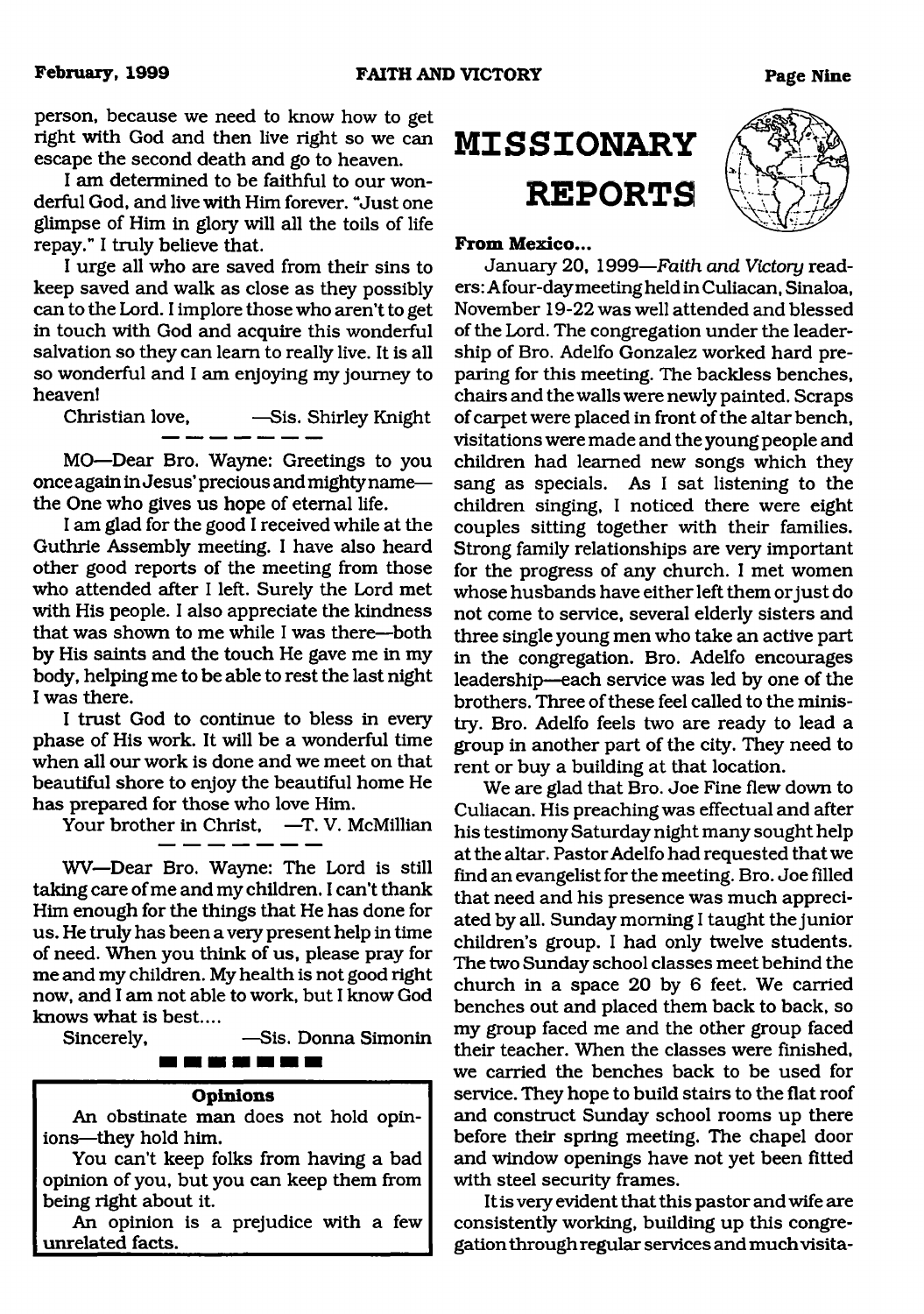tion. Monday after the meeting we helped the brethren wash down and clean the fire-damaged home of a young woman who has come to services a few times. Her husband, a drug addict, had set fire to the house. On Tuesday we visited a school teacher brother who would like services in his area of the city. It is difficult for him to come as he is confined to a wheel chair.

After this meeting, Pastor Adelfo and Sis. Minerva traveled with us 1,500 miles to their home state of Chiapas. There we visited Bro. Adelfo and Sis. Minerva's people in several towns and in a village in the mountains, where they are harvesting the berries of the coffee tree. Bananas are abundant and many flowering trees are in bloom. For breakfast, we were served the blossom of the pitalla plant dipped in egg and fried. In Motozintla we stayed at Carlos and Reina Gonzales' home. Carlos is the director of a school that was greatly damaged by the flood on Sept. 8, 1998. Their three-bedroom house is now a home for 20 relatives who lost their homes in the tropical storm. The word of God was received there and several are interested in being saved. Carlos said, "We are seriously considering and want to know more."

Sis. Minerva's parents, Bro. Romelo and Sis. Seria Escobar, have a little congregation where they stay with a son who has a little farm. He plants and harvests com by hand. We were there for several days and for two Sunday services. These old people are faithful in ministering the Word to some Guatemalan families, and to some of their own families that have strayed from the Lord.

After returning to Culiacan we visited a family of believers 15 miles away in a rural town. They cried when they saw Bro. Adelfo and begged him to come and have services with them, for no preacher comes to their little chapel anymore.

Please keep praying for these congregations, and that workers maybe trained and sent out to the fields, ready to harvest and ask the Lord, "What will you have me to do?"

We are thankful to have our son, Tim, and his family here with us. They are a great help and encouragement, and we get to enjoy the children. They stayed in Pacoima, CA, after the Pacoima winter meeting, to help remodel the kitchen of the dining hall. Now he is here and hard at work finishing the house he is building for a needy family. This morning he found that someone broke into this house and took some of his and a helper's tools last night. As soon as this house is finished he wants to build a second story over our crowded office. He would appreciate any help on these projects.

In Christian love, —Charlotte Huskey \_ \_ \_ \_ \_ \_ \_

### **From India**

December 17, 1998—Dear Bro. Wayne Murphey: Greetings to you and the dear saints in America, in the glorious name of Jesus Christ, our Redeemer.

We are getting prepared for our 34th General convention which starts on January 6, 1999, and lasts for five days....

May God open the way to get the new Print Shop building completed very soon.

Yours in Him, —Bro. John Varghese

#### **From Nigeria...**

November 12, 1998—Dear Bro. Wayne Murphey and the saved ones: Greetings in the glorious name of the Lord Jesus, the Son of God, the Word of God, the Self-Existing God and the Amen. We are indebted with gratitude unto Him for overshadowing us with defense, reservation and deliverance. Praise Him forever! All that He planted will never droop nor whither, being watered of Him to grow luxuriously.

Unavoidably we have to draw the attention of the saints to the sad plight into which we have been plunged. The largest flood ever seen in twenty years, indescribably huge, suddenly descended with great rapidity upon our farmland on October 13th and all of our crops of both the old and the new farms were inundated in a pool of waters of fearful depth. All of our food crops have been destroyed. The loss is lamentably huge and heart rending. Hunger is a sure confrontation in our midst. It cannot be ignored. Our eyes shall see its torture with effect from December 1998 to November 1999.

The Ubah congregation is partially cut off from communication by the flood. This writer will make it to Ubah to console the flood victims when the flood goes down and the road becomes accessible. Bro. Samuel Obit, of the Ubah congregation, not only lost the crops of his farms, but also his home and his entire belongings to the flood.

With a view to reducing our sufferings which the flood disaster has caused, we call upon the saints to enlist to us their sympathy. We need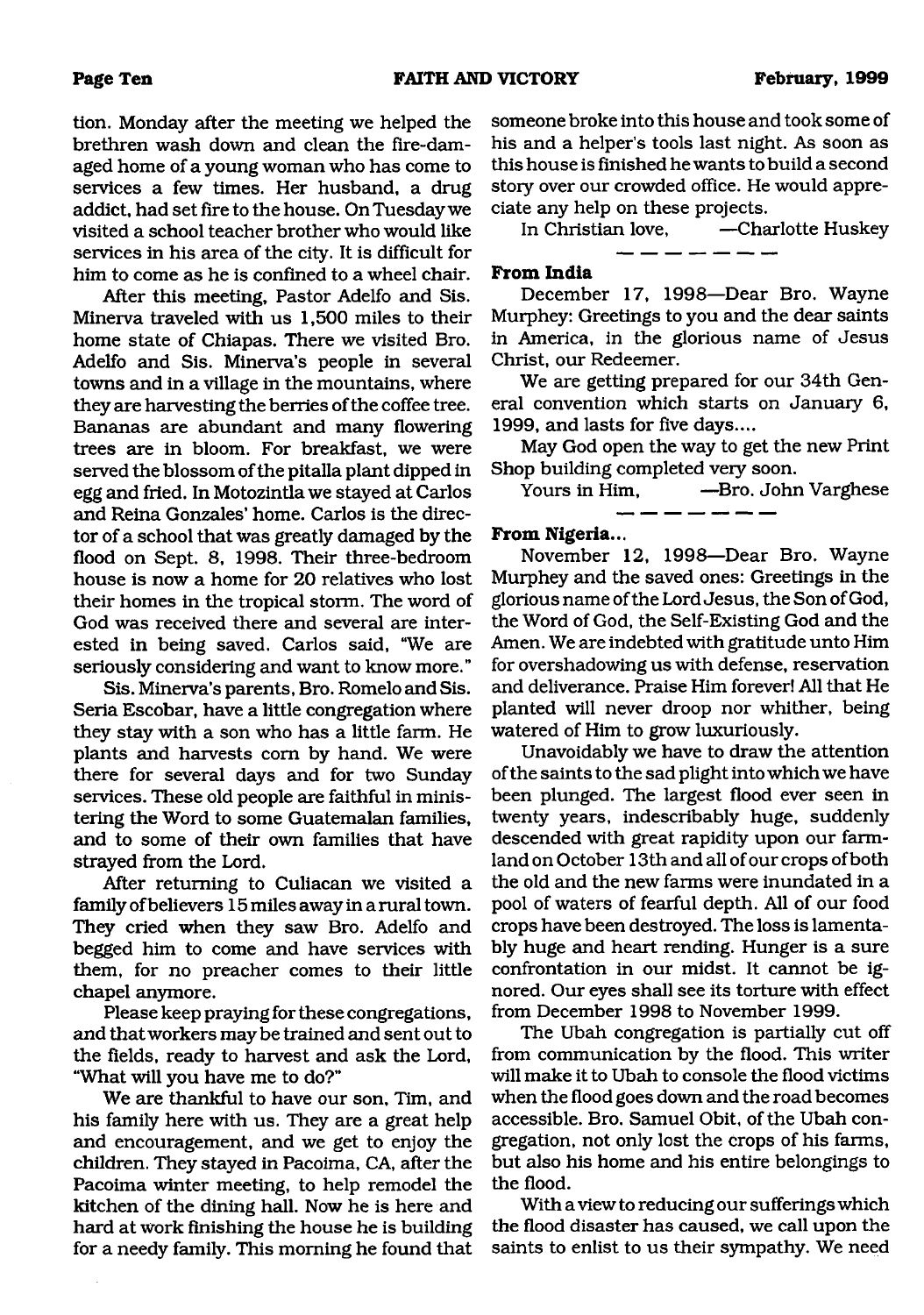food, or means to buy food items, for distribution from time to time. No one can make a good man in a hungry body. Your cooperation should be channeled through Bro. Wayne Murphey, Faith Publishing House, P. O. Box 518, Guthrie, OK 73044.

Yours in His service, —Bro. Titus U. E. Enu **(Editor's note:** A contribution of \$450.00 which the saints have donated to help in the Nigerian relief effort will be transmitted to Bro. Enu the first of February. As stated in the above report, consistent monetary help is needed throughout this year. If you have the means to help relieve this need, it would surely be a blessing.)

## **From the Philippines...**

January 4, 1999—Dear Brother and Sister Murphey: New Year's greetings to every one of you from your brothers and sisters in the Philippines. We thank the Lord for His living and mighty hands which protected, guided and cared for us, and provided our needs throughout the year of 1998. We are so thankful for our lives and health, especially our salvation which gives us peace, hope and joy in the midst of hardships, trials and persecutions. We thank the Lord for the privilege of leading souls to the Lord.

There were four precious people baptized on December 27,1998. We also had fellowship and thanksgiving services on December 28—29, 1998. Oh, how precious and pleasant it is to be with brothers and sisters, to sing together, share our experiences with the Lord and pray together. Our souls were filled with spiritual food, and we gained energy to face the New Year of 1999....

Please accept our heartfelt gratitude and appreciation for your loving concern for us and for the needs of the gospel work in the Philippines. May the loving heavenly Father bless you abundantly so that you can continue your good work for the cause of Christ and for the salvation of precious souls in the world. We do not know how long we shall be given the opportunity to preach the gospel, but we know that it will not be very long. Next year will be the close of 2000 years. May the loving heavenly Father give us a plentiful harvest of souls in this New Year of 1999. Thank you so much for your unending love to us!

Your brother in the gospel field,

—Bro. Matias S. Tangunan and family



**Myrtis (Williamson) Flynn** was bom December 3, 1907, at Loranger, LA. She passed from this life December 25, 1998, at the Golden Rule Care Home in Shawnee, OK, at the age of 91 years, 3 weeks and 1 day.

Myrtis was the oldest of 10 children bom to Oscar and Etta (Joiner) Williamson of Loranger, LA. She attended college two years and taught school for three years when she became the wife of Angus E. Flynn (also of Loranger) on August 16, 1930. They started their married life in La Crescenta, CA, until 1936. During this time their first daughter, Vivian, was bom. After they returned to their home area of Loranger, their second daughter, Erma, was bom.

While raising their daughters they operated a small dairy farm in Loranger. Myrtis moved to Shawnee, OK, in April 1992 to live with her daughter, Vivian, and husband Reuel Gibson. Due to a major stroke, she entered the Care Home in July of 1997.

Myrtis was preceded in death by her parents, three sisters, Lewella, LaVeme and Katherine; two brothers, Leroy and Merrill; her husband, Angus, of 47 years; her daughter, Erma Doolittle, and her son-in-law, Glenn Doolittle.

She is survived by her daughter and son-inlaw, Reuel and Vivian Gibson, of Shawnee, OK; four sisters, Alta Flynn, Cewilla James and Shirley James of Loranger, LA, and Hazel Savage of Shingletown, CA; eight grandchildren, Rex Gibson, Sharon Leach, Diane Reining, Patricia Graham, Gary, Mike, Glenn and Holly Doolittle; ten great-grandchildren and one greatgreat-grandchild, many nieces, nephews and a host of friends.

Myrtis was a very devoted saint of God. She loved to read the Bible and other religious writings.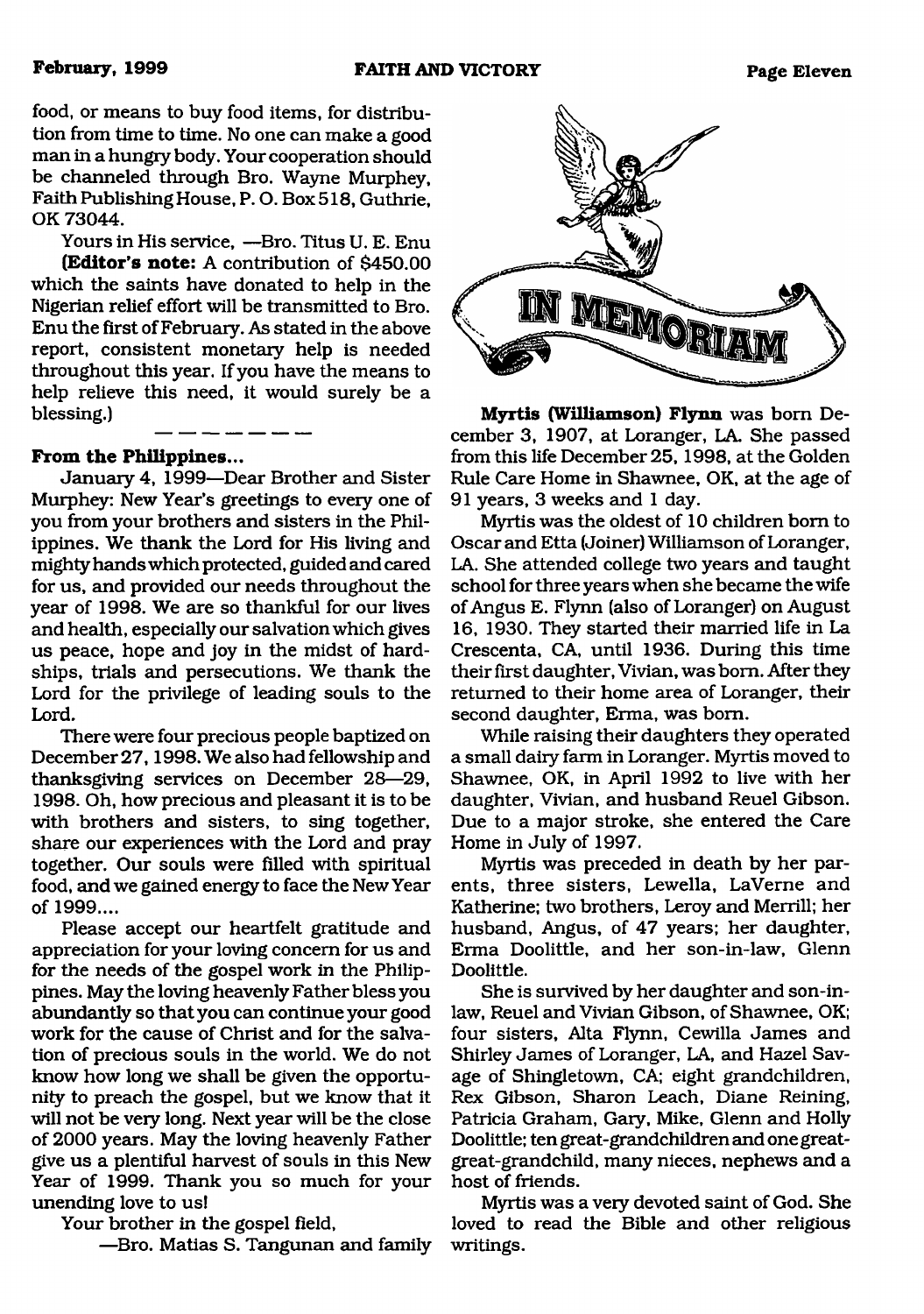A memorial service was held at the Loranger, LA, Church of God chapel, with burial in the cemetery beside the chapel. The service was conducted by Bros. Ed Wilson, Michael Williamson and Steve Elston.

**Cecil Clark Mauldin** was bom on July 5, 1912, in Allen, OK, to Charlie A. and Annie O. Pearce Mauldin, both of whom were ministers of the Church of God teachings. He was the sixth of their seven children and spent his childhood growing up in Oklahoma and Colorado.

On December 7, 1939, he was wed to Mary M. Doyle Mauldin, the widow of his late brother, Carl Mauldin. Mary brought three young children with her into this marriage, and Cecil raised these children as his own.

Cecil was a carpenter by trade but took time in the 1940's to attend the school of auctioneering in Iowa, and was a co-owner of the Hotchkiss, CO, livestock auction yard for a couple of years. He enjoyed singing gospel songs and was quite often asked with his wife, Mary, to sing in church services.

He was preceded in death by his wife, Mary, in 1988, also two brothers, Carl and Dave Mauldin, and three sisters, Eula Dunham, Bonnie Mauldin and Winifred Wolfenbarger.

Cecil left his family and friends on December 10,1998, in Cottonwood, AZ. He had statedjust weeks prior that he was at peace with God and was ready to go.

He leaves to mourn his sons, Denzil R. Mauldin and Duane D. Mauldin; his daughter, Nadine J. Cherry; his brother's three children, son, Rene C. Mauldin, and daughters, Lorraina M. Routon and Vema Lee Hargrove; one younger brother, Donald D. Mauldin; twenty-two grandchildren and twenty-seven great-grandchildren.

Bro. Allen Lighty of Camp Verde, AZ, officiated at the funeral service, and burial was in the Cottonwood Cemetery.

**Marvin Dale Corteway** was the first child bom to Hubert and Aneita Corteway on May 9, 1943, in Kalamazoo, MI. He passed away at his home on Monday, January 4, 1999, about 3:30 a.m., in the presence of his family.

Bro. Marvin met Ruth Wilkins when they were both young, and later they were married on September 28, 1961. Their wedding was the first marriage ceremony Bro. Mart Samons performed.

Marvin and Ruth were the parents of four children, Sindy, Marvin Jr., Robert and Stephen. He always liked to refer to his sons as, "My Three Sons."

Some of the favorite family memories which bring comfort, are sitting around a campfire, walking among the sand dunes and a special trip the family made to Chicago. Fishing, too, was a great part of their family activities, which earned Robert the nickname of "Fishing Bobber."

Marvin worked for Gibson Guitar in Michigan for 17 1 /2 years before moving to Oklahoma City, OK, in 1981. He was employed by Altec until the company was sold last spring. Since that time his health prevented further employment.

In Michigan the Corteway family and otherrelatives lived within a short distance of each other. After Bro. and Sis. Hubert Corteway moved to Oklahoma City, it wasn't long before Marvin and Ruth followed, locating again close to his father. This made it possible for Bro. Hubert and Sis. Elizabeth to be a real blessing and comfort during his illness.

Bro. Marvin gave his life to the Lord about two years ago, and from that time until his passing he faithfully attended both Sunday School and Sunday morning services at the Church of God chapel in Oklahoma City. Nearly every Sunday he and Ruth would be among the first to arrive. Often they brought their three grandchildren, Jacob, Mara and Caitlin, to be in Sunday School.

Marvin consistently gave what he could of his means to the work of the Lord. It was always the first thing he did when he walked into the chapel, and few ever saw it.

Two weeks before he passed, Marvin was baptized as an open testimony that he was saved. This was a real blessing, not only to him and his family, but to the saints as well. During his last days, this fact comforted Marvin many times.

Marvin is survived by his wife, Ruth; his parents, Hubert and Elizabeth Corteway; his daughter, Sindy Buddemeier; his three sons, Marvin, Jr., Robert and his wife, Gayle, and Stephen; his three grandchildren, Jacob, Mara and Caitlin.

He is also survived by three brothers and one sister, David and wife, Joetta, Sharron Huskey and her husband, Dwight, Jerry and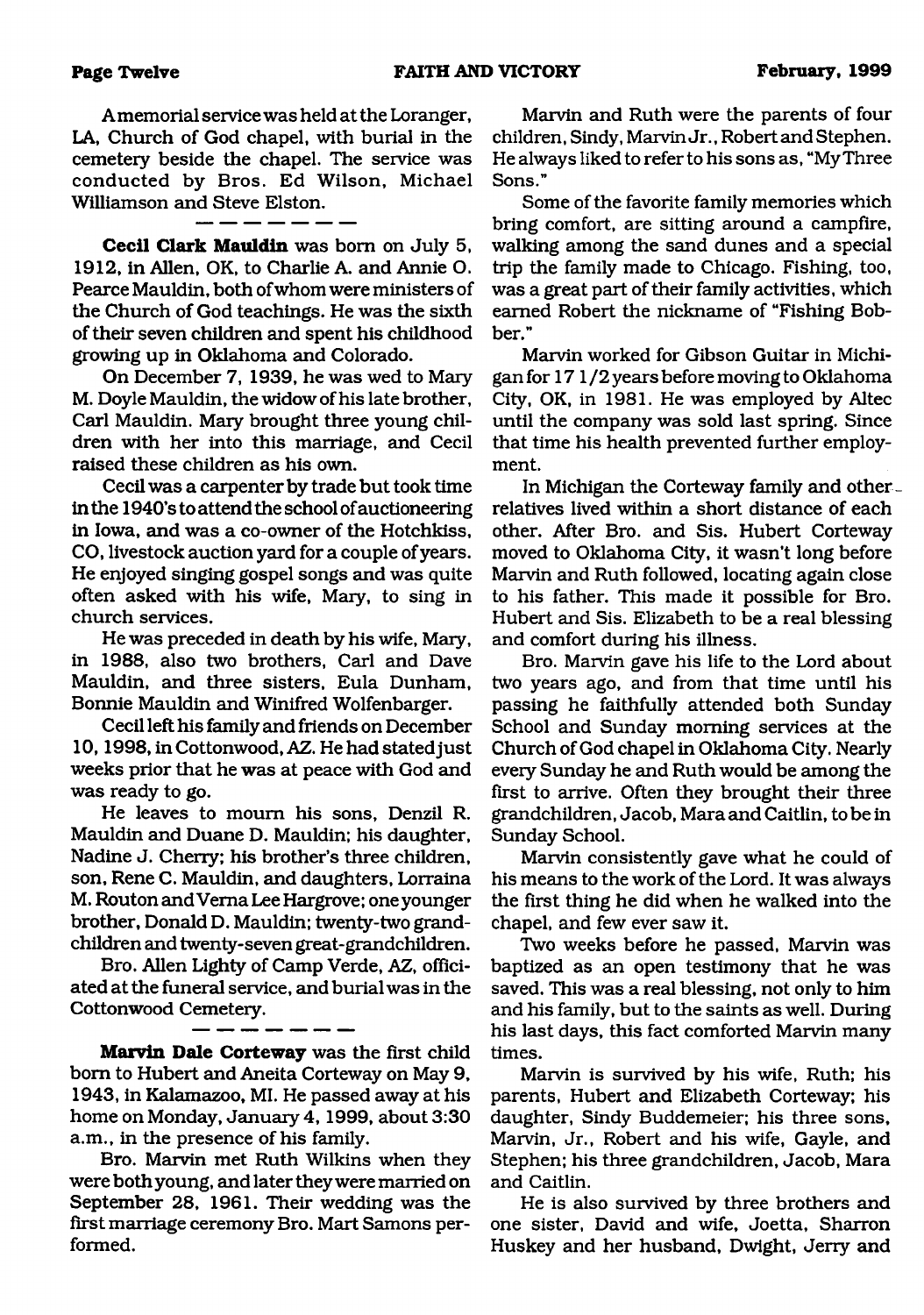#### **February, 1999 FAITH AND VICTORY Page Thirteen**

his wife, Marsha, and Mark Corteway. Other survivors include his father and mother-in-law, Clyde and Izola Wilkins; a host

of relatives, friends, saints and co-workers. Marvin was preceded in death by his mother, Aneita Corteway, in 1983, and one sister, Deborah Ann, in 1954.

Funeral services were held in Guthrie, OK, Church of God Chapel, with Bro. Leslie Busbee and Sis. Maxine Busbee officiating. Burial was in Memory Gardens Cemetery, Guthrie, OK.

### **Thank You**

Dear saints: We want to express our heartfelt thanks to everyone who gave us comfort in the passing of our loved one, Marvin Corteway.

All of us are very grateful for the love shown to our family. The cards, phone calls, flowers, food and every expression was very much appreciated. —The Corteway family

----------

QUESTION AND ANSWER BY BRO.OSTIS B. WILSON **Reprint**

**QUESTION:** Because there are so many dishonest people all through our government "cheating the people," does this mean it's all right for us to claim "just a little" of our income? Many people are being paid in such a way as to avoid paying taxes. Will God "nit pick" when it comes to Hebrews 13:17?

**ANSWER:** The answer is "No." Absolutely not. The scriptural code that saints live by demands absolute honesty with God, with ourselves and our own souls, and with our fellow men. The Scriptures nowhere give us a right to "cheat" the "cheaters." If we cheat the "cheaters," we are "cheaters," too. The amount is not important whether it be large or small. To be dishonest in small matters or amounts indicates just as faulty a character as to be dishonest in large matters or amounts. It can be pretty accurately adjudged that one who is dishonest in small amounts would also be dishonest in large amounts if he were just in a position to do so. Let us be assured that "...God shall bring every work into judgment, with every secret thing, whether it be good, or whether it be evil." Ecclesiastes 12:14.

This question reminds me of the story I

heard about a preacher who, in going back and forth from his home to his place of worship, passed by where a chicken pen was close by the side of the road. He had noticed a real fine rooster that roosted on the fence and how easy it would be for someone to just pick him off and take him away. On one of his trips past this place when the rooster was perched on the fence as usual, he stopped and said "Mr. Rooster, some old thief is going to come by here and get you some of these nights and I think I had better just take you home with me before some old thief does come by and get you." So he lifted the rooster and took it home with him to be cooked in his pot. But in the "rescuing" the rooster from "some old thief' he became the thief himself. So with those who "cheat" the "cheaters" on income tax or in any other way become cheaters themselves.

Also every person who files an income tax return must sign an oath or affirmation that the statements contained therein are true and correct to the best of his knowledge. It also says that the penalty for signing any false statement is a fine and/or imprisonment or both. How could a Christian sign this statement knowing he had held back something and had not properly reported all of his income? My judgment is that he would suffer a worse penalty for perjuring his conscience before God than he would from the government for perjuring himself before them.

God's Word says in I Peter 2:12, "Having your conversation honest among the Gentiles: that, whereas they speak against you as evildoers, they may by your good works, which they shall behold, glorify God in the day of visitation." 'The Gentiles" in our case would include all unsaved people, which would include the "cheaters," too. We are instructed to have our conversation honest before them also. Let us realize that two wrongs never make a right.

Again Romans 12:17 says, "Recompense to no man evil for evil. Provide things honest in the sight of all men." Also II Corinthians 8:21 says, "Providing for honest things, not only in the sight of the Lord, but also in the sight of men."

I Corinthians 4:5 says, "Therefore judge nothing before the time, until the Lord come, who both will bring to light the hidden things of darkness, and will make manifest the counsels of the hearts: and then shall every man have praise of God." I do not hesitate to say, in that day we will all want to receive praise from God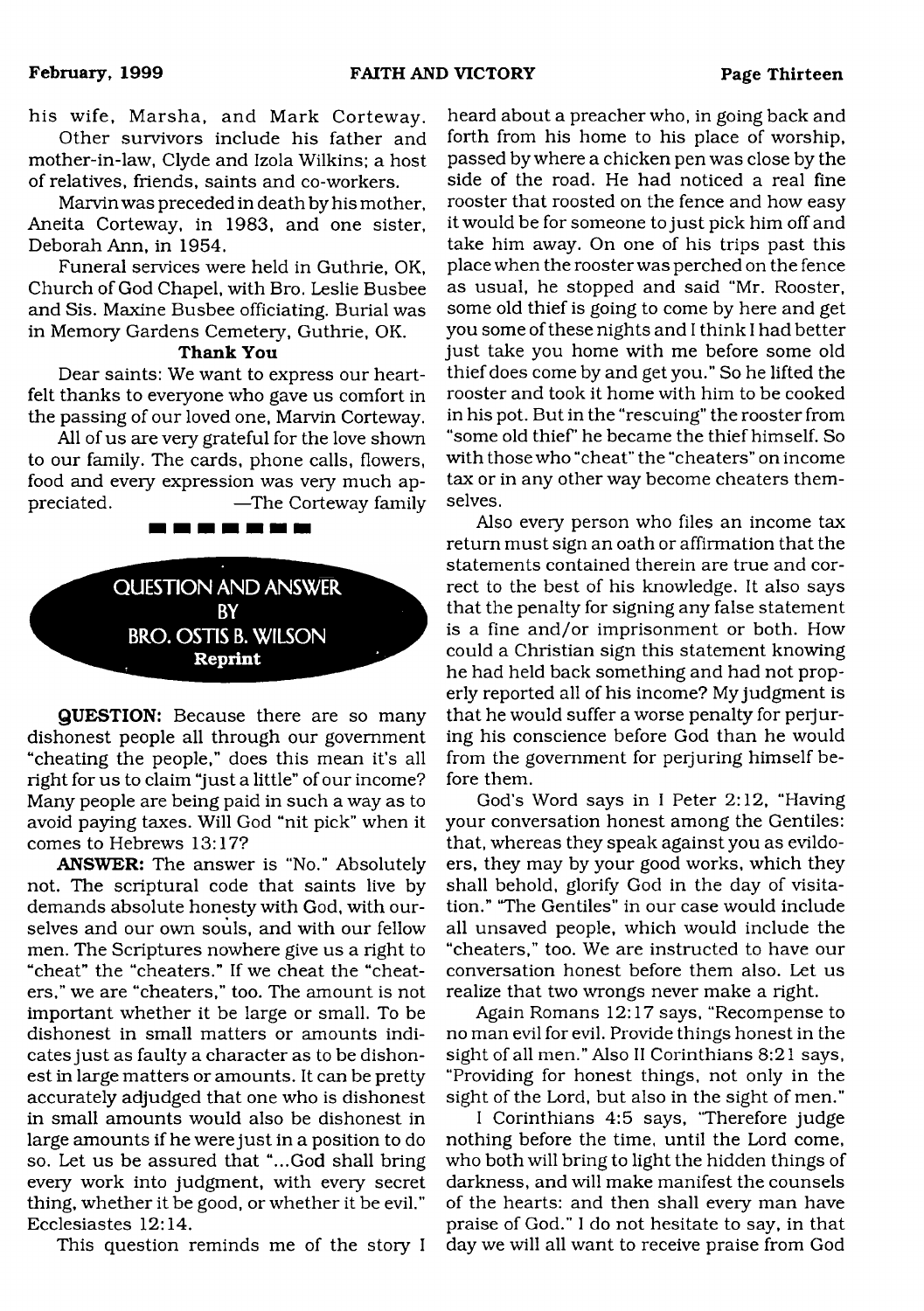**"Let us realize**

**that the Spirit of God in**

**men's hearts**

**makes them...**

**humble, sub-**

**missive, and**

**obedient to**

**authority**

**whether it be**

**in the government or in the**

**church."**

and not condemnation. We can be assured, in that day, all the hidden things of darkness will be brought to light and the counsels of all hearts will be revealed. I Corinthians 3:13 says, "Every man's work shall be made manifest: for the day shall declare it, because it shall be revealed by fire; and the fire shall try every man's work of what sort it is." Also II Corinthians 5:10 says, "For we must all appear before the judgment seat of Christ; that every one may receive the things done in his body, according to that he hath done, whether it be good or bad."

Finally, let us conclude that we, as well as the writer of the Hebrew epistle, are "...In all

things willing to live honestly." Hebrews 13:18. Let us realize that any thing gained through fraud or dishonesty is not worth it in the end when every man will be rewarded according to his works. (Revelation 22:12.)

In regard to God "nit picking" in reference to Hebrews 13:17, let me say that the answer is again "No." It is not God who "nit picks," but it is we who do the "nit picking" with ourselves, with our fellow Christians and fellow men and even with God Himself, sometimes trying to pick out the fine points to either justify or condemn as the case may be. God never "nit picks" but He searches the heart and tries the reins of every individual (I Chronicles 28:9; I Kings 8:39; Jeremiah 11:20; I Samuel 16:7). Therefore God sees and knows the true condition of

all hearts. We only see the outcroppings of things but He sees the roots of everything and the true condition of everyone's heart. Therefore He is in a position to judge everyone clearly, straight according to what He sees in the heart.

However, Hebrews 13:17 does not refer to government authorities but to spiritual authorities in the church. After instructing us to obey those who have the rule over us and submit ourselves, it goes on to say, "For they watch for your souls, as they that must give account, that they may do it with joy, and not with grief: for that is unprofitable for you." Surely this could not apply to politicians in government because many times they could not care less about our souls and the things pertaining unto our spiritual lives. It is the Godcalled, God-sent, God-appointed pastors, overseers, and ministers who care for our souls and watch out for our spiritual welfare.

However, there are several other Scriptures which teach us to be subject to the governmental authorities. I Peter 2:13-14 says, "Submit yourselves to every ordinance of man for the Lord's sake: whether it be to the king, as supreme; Or unto governors, as unto them that are sent by him for the punishment of evildoers, and for the praise of them that do well." In Romans 13:1-7 we read, "Let every soul be subject unto the higher powers. For there is no

> power but of God: the powers that be are ordained of God.... Wherefore ye must needs be subject, not only for wrath, but also for conscience sake (verse 5)...." Let us realize that God has ordained governments, both political and spiritual, and for us to fail to be subject to either the governmental powers or the spiritual authorities in the church indicates a disposition of rebellion in the heart, and God denounces rebellion as being equal to the sin of witchcraft. (I Samuel 15:23.)

> Titus 3:1 says, "Put them in mind to be subject to principalities and powers, to obey magistrates, to be ready to every good work." In the 8th verse of his epistle, Jude speaks of a degenerate class of people who "despise dominion, and speak evil of dignities." Then he continues in

verse 19 to say, "These be they who separate themselves, sensual, having not the Spirit." Let us realize that the Spirit of God in men's hearts makes them different from that and makes them humble, submissive and obedient to authority whether it be in the government or in the church.

Peter describes the same class of people as Jude and in II Peter 2:10 he says of them that they despise government, are presumptuous, self-willed, and are not afraid to speak evil of dignities. Saints who have the Spirit of God are not like these people in any respect and are inclined to honor rulers and those in authority whether they be righteous or not, for the sake of their office and position.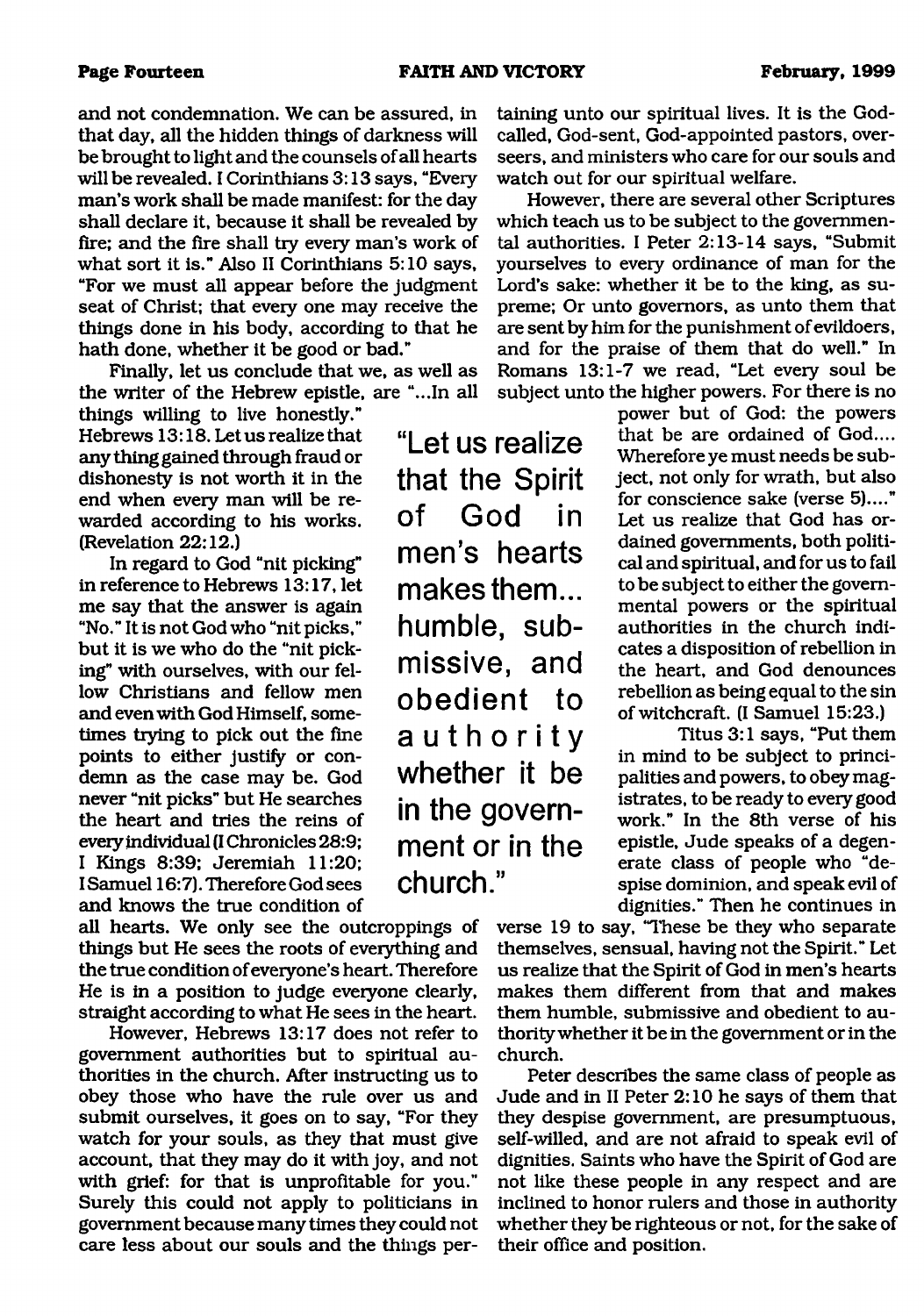# <span id="page-14-0"></span>**OUR TESTIMONY**

# By Bro. Leslie Busbee

In Revelation 12:11 it is said concerning those who were accused by Satan that "...they overcame him by the blood of the Lamb, and by the word of their testimony; and they loved not their lives unto the death." Jesus came from heaven and fought the battle with the devil and the corrupt things of the world and overcame them. We are going to have to overcome this same evil power of deception and sin. How are we going to do it? We will by the power of the blood of Jesus to atone for sin and its dominion. But along with that we overcome by the word of our testimony.

This thought of a testimony is important. For a person to succeed with God and His cause he or she must have a clear and definite testimony, or witness, of God's saving and sanctifying grace, and also have a life that will back it up. With a true testimony one can do much good in life.

Paul exhorted Timothy in II Timothy 2:8 to "be not ashamed of the testimony of our Lord." Jesus was the faithful witness come fromheaven to testify to us of His love and grace. The testimony of the Lord Jesus is the gospel, the power of God unto salvation to every one that believeth. We must not be ashamed of this glorious witness.

Hebrews 11:2 in speaking of faith said that "by it (faith) the elders (the saints in ages past) obtained a good report." What this means is that the saints all down through the ages by their faithfulness and obedience to God left a good testimony to come down to us. Their lives were a great witness to the goodness and faithfulness of God. In verse 5 of that same chapter it says that Enoch "before his translation had this testimony, that he pleased God." This means that he bore witness and testified by his life and ways that God was pleased with him. We have the word "martyr" that we use in referring to people who suffer death for the gospel. The word "martyr" is a Greek word which means "a witness." But we need to bear witness and hold a testimony for the Lord today even though we may not be called upon to lay down our physical lives. We can be martyrs for Jesus by standing up for the truth of His word and testifying by our tongues and the way we live of the grace of God that we possess.

John saw in Revelation 6:9 "under the altar the souls of them that were slain for the word of God, and for the testimony which they held." We can testify of God's power to save, sanctify, heal, bless, answer prayer and of the hope we have in Him of eternal dwellings in the world to come. Tell what God means to you as the Lord gives you opportunity.

Paul said in Acts 20:24 concerning the bonds and afflictions which he knew were waiting for him: "But none of these things move me, neither count I my life dear unto myself, so that I might finish my course with joy, and the ministry, which I have received of the Lord Jesus, to testify the gospel of the grace of God." He had a wonderful testimony of God's goodness and the salvation of Jesus and he carried it all the way until he sealed it with his own blood. So it must be with us. He said also in II Corinthians 1:12 that the testimony of his conscience was that in simplicity and godly sincerity by the grace of God he had his conversation in the world and toward the saints. Paul's testimony was a valued treasure to him, and he always held it forth for the Lord.

Jesus said in Luke 21:13 in speaking of the persecutions that we will suffer, "...being brought before kings and rulers for my name's sake. And it shall turn to you for a testimony. Settle it therefore in your hearts, not to meditate before what ye shall answer: For I will give you a mouth and wisdom, which all your adversaries shall not be able to gainsay nor resist." And we know that He has been faithful to do that for His saints, and He will yet do it for us today. Paul testified before the governor Felix and the king Agrippa and also his testimony echoed in the palace in Rome. Wherever he went he gave his testimony. In II Thessalonians 1:10, in speaking of the coming of the Lord Jesus in the last great day he said, "When he shall come to be glorified in his saints, and to be admired in all of them that believe (because our testimony among you was believed) in that day. " It is a blessed thing for us to believe the testimony of the saints and ministers who have testified of God's power and holiness and how the Lord wants us to live. We are saved today because of someone who was faithful in his or her.testimony for the Lord. Let us keep this thing moving. Testify and tell what the Lord has done for you and what He means to you. You do not have to be a pulpit